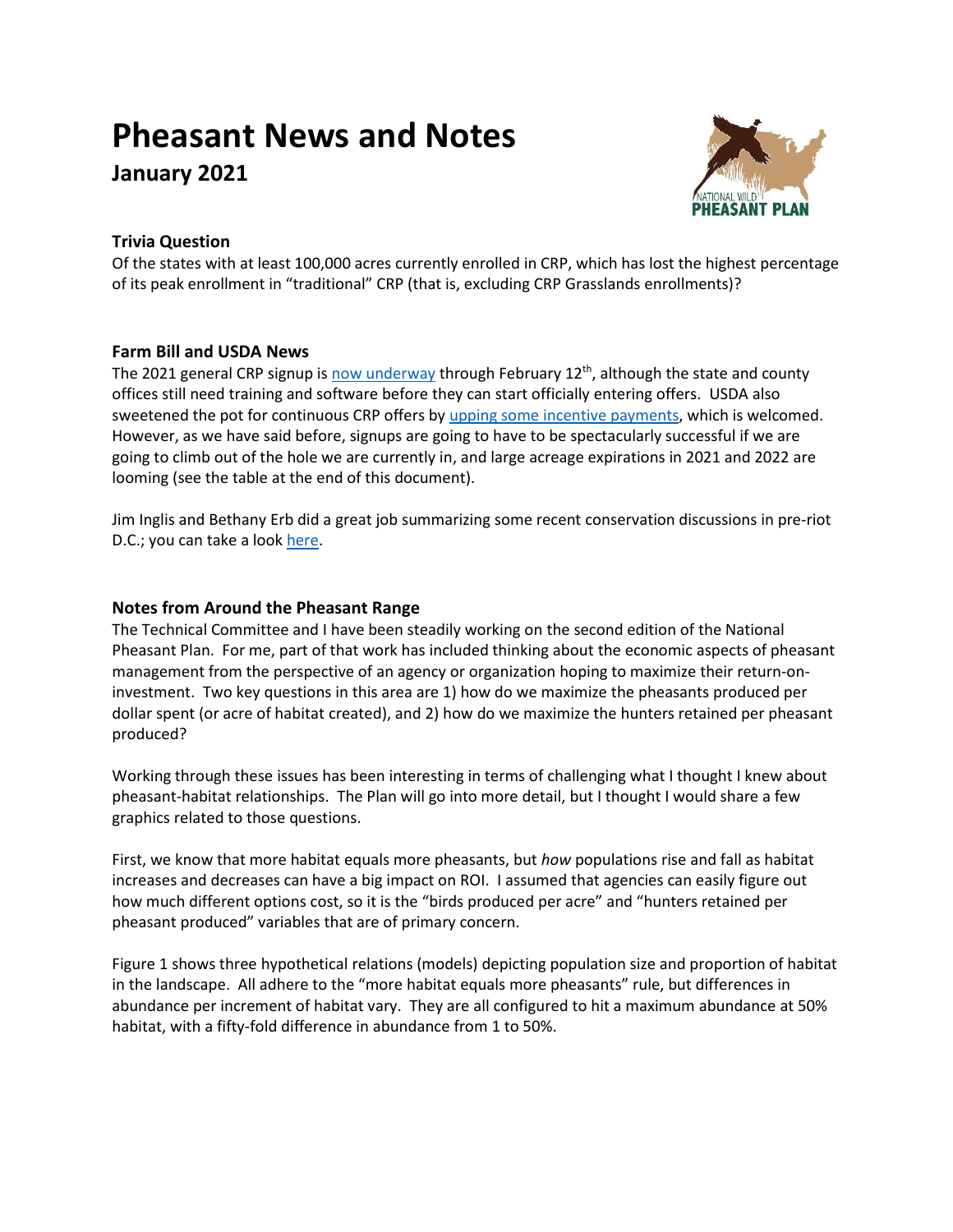

If we convert these curves into birds per acre *of habitat* (not just birds per acre), the curves diverge considerably (Figure 2). I used an initial density of 0.1 birds per acre of habitat at 1% habitat in the landscape. You will notice that the linear model predicts the same birds per acre of habitat regardless of baseline habitat percentage, suggesting ROI is constant regardless of baseline landscape condition (assuming costs are flat). But the other models predict big differences in ROI, particularly at lower percentages of habitat in the landscape.

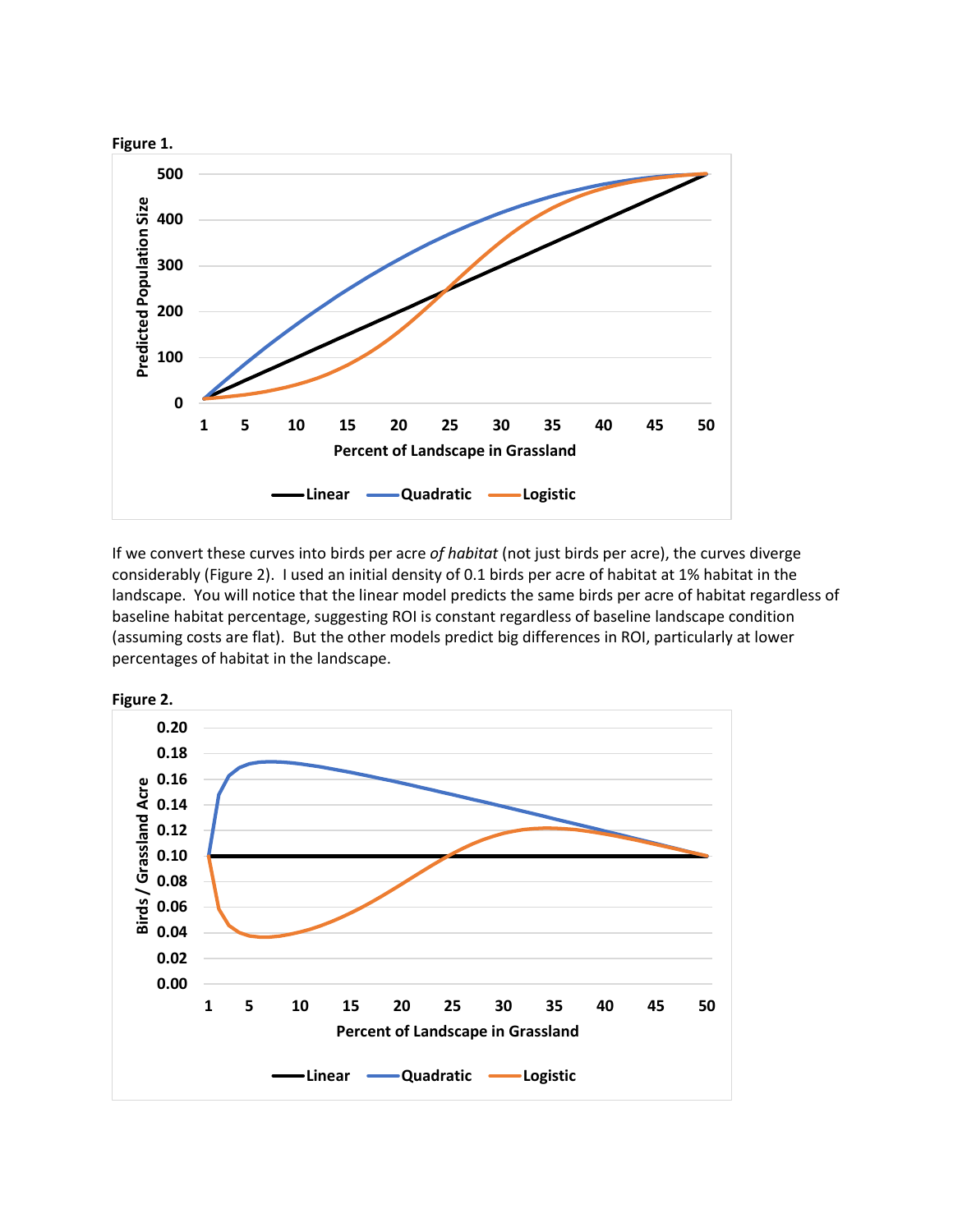So which curve best reflects reality? Given that all could be wrong or right to some degree depending on the landscape, I looked at four different habitat models in the literature to see what emerged. Figures 3 and 4 show model predictions when the percentages of habitat (in this case, CRP) increase at the expense of cropland. Models used in predictions were from Riley 1995 ("IA"), Haroldson et al. 2006 ("MN"), Nielson et al. 2008 ("West"), and Jorgensen et al. 2014 ("NE"). Results for "MN" are the average of two reported seasonal models, and those for "NE" and "West" models largely overlap at the scale shown so the lines are hard to see. Predictions assume an initial population of 10 pheasants (0.1 per acre of CRP) at 1% CRP in the landscape. I limited the predictions to landscapes up to 15% CRP because that is where most of the data in the studies came from.





The Iowa model is the only one that comes close to conforming to expectations; it has a quadratic shape (though it looks linear at this range of x-values) and predicts about a 15-fold change in populations between 1 and 15% CRP in the landscape. By comparison, the other models predict miniscule changes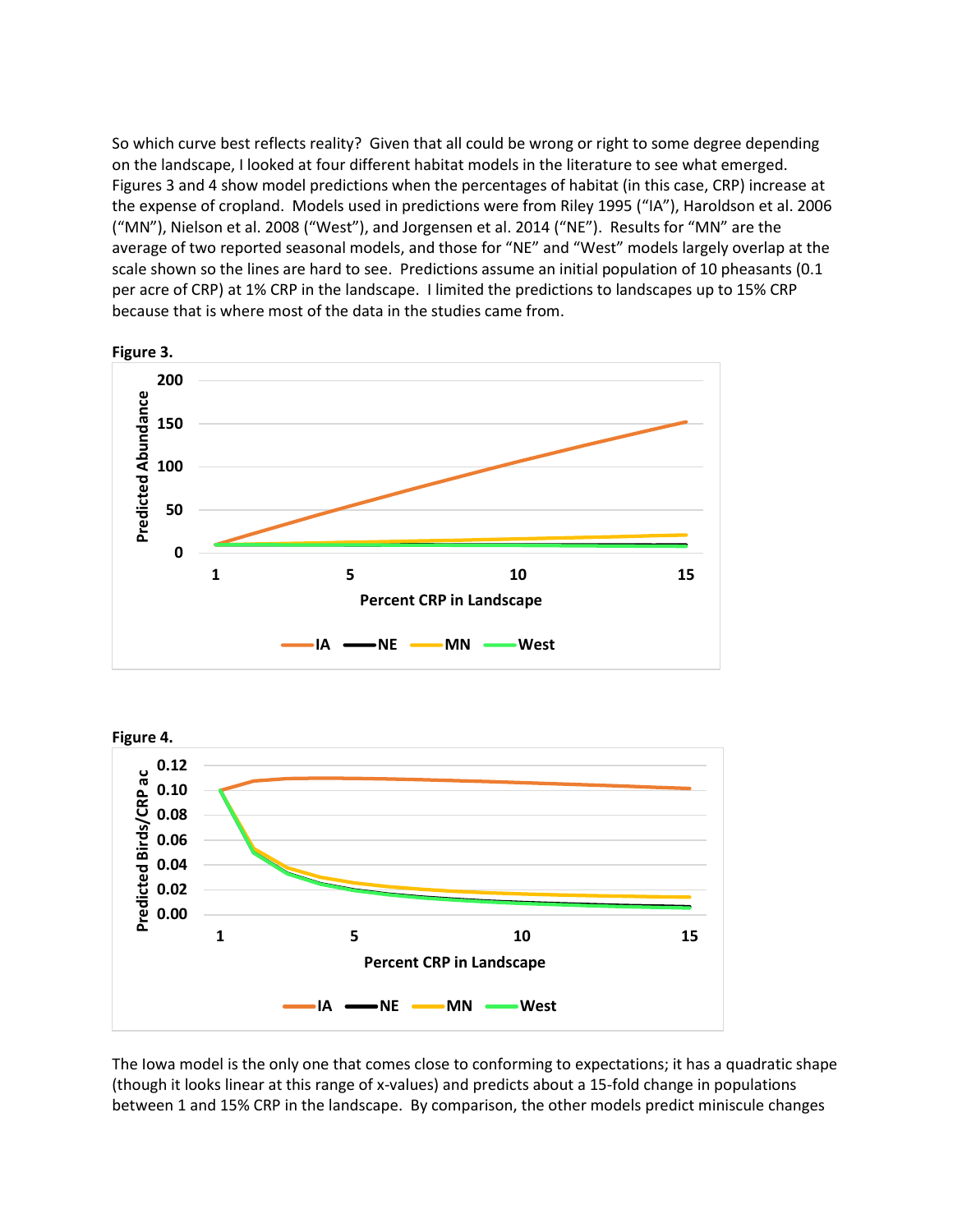in abundance as percent CRP increases over that range, with birds per CRP acre declining as percent CRP increases.

These three models left me scratching my head, and I am pretty sure I got the model math right. USDA-FSA funded the Nielson et al. paper an[d said](https://www.fsa.usda.gov/Assets/USDA-FSA-Public/usdafiles/EPAS/natural-resouces-analysis/nra-landing-index/2017-files/Environmental_Benefits_of_the_US_CRP_2017_draft.pdf) their results suggested "a 4% increase in CRP was associated with a 22% increase in pheasant counts," which sounds great, and my math reproduced these results. The paper uses land cover compositional data as its model inputs, so a "4% increase in CRP" means increasing the percentage of the landscape that is CRP by four points, i.e., from, say, 5 to 9%. Such a change would increase the CRP *acres* in the landscape by ((9-5)/5)\*100 = 80%, but only yield a 22% increase in populations. The model therefore predicts a decline in birds per CRP acre as the proportion of CRP in the landscape increases (assuming habitat selection behavior remains stable), and several other models share this prediction.

This is not how I expected the world to work. Either my preconceptions are wrong (I thought birds per acre of habitat should increase, or at worst remain stable, with increasing habitat in the landscape), my math is wrong, or most of these models are misleading. The answer to these questions could have a big impact on the efficiency with which we can do our work. If anyone has any insights about this, please let me know.

One last bit about maximizing hunters retained per pheasant produced. We know some hunters are going to drop out regardless of pheasant abundance, but for those that might continue, imagine asking each one how many pheasants they would have to encounter per day to keep participating. We could then compile their collective answers and estimate the proportion of hunters who were willing to participate at any given pheasant encounter rate. The shape of that "cumulative proportion" distribution can then be used to find the maximum value of additional pheasants added across the range of encounter rates. Figure 5 shows three such possible shapes (the r-value describes the growth rate of the cumulative proportions) and how they affect where that maximum value lies, as well as how sharp the distinction is between the maximum and other nearby values.

Two messages emerge from this hypothetical exercise: 1) the less agreement there is among hunters regarding the number of birds they need to see to keep participating, the less it matters exactly where you add additional pheasants, and 2) adding pheasants into landscapes offering very low and very high encounter rates is of little retention value compared to more moderate encounter situations. These ideas are obviously in great need of real data to test their validity and see where these high-yield encounter rate values might actually occur.

The Technical Committee and I will be sorting through these ideas before deciding which belong in the revised Plan. If anyone has comments, feel free to send me a note.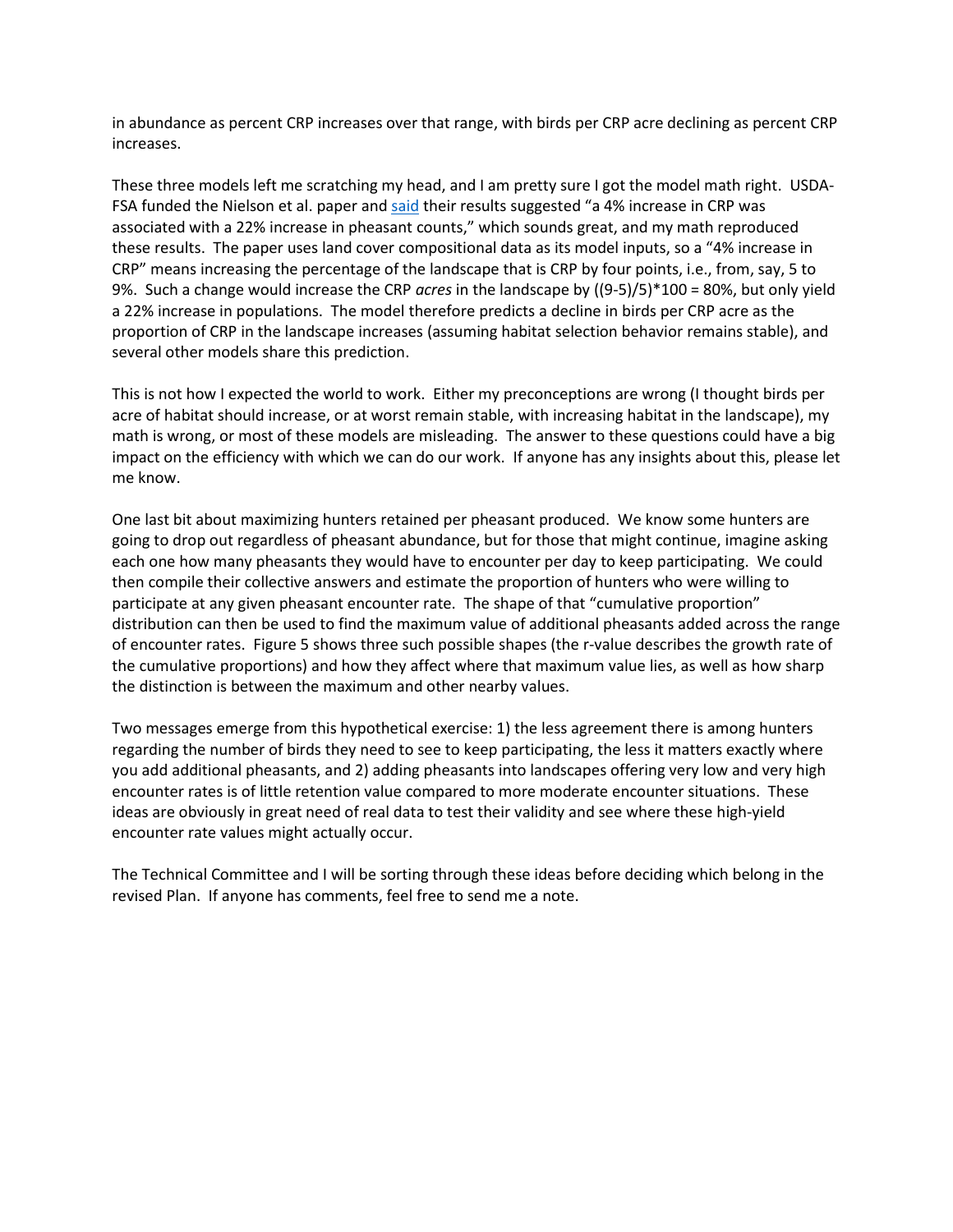



#### Literature Cited

- Haroldson, K. J., R. O. Kimmel, M. R. Riggs, and A. H. Berner. 2006. Association of ring-necked pheasant, gray partridge, and meadowlark abundance to CRP grasslands. Journal of Wildlife Management 70: 1276-1284.
- Jorgensen, C. J., A. A. Bishop, J. J. Lusk, L. A. Powell, and J. J. Fontaine. 2014. Assessing landscape constraints on species abundance: does the neighborhood limit species response to local habitat conservation programs? PLoS ONE 9:e99339.
- Nielson, R. M., L. L. McDonald, J. P. Sullivan, C. Burgess, D. S. Johnson, D. H. Johnson, S. Bucholtz, S. Hyberg, and S. Howlin. 2008. Estimating the response of ring-necked pheasants (*Phasianus colchicus*) to the Conservation Reserve Program. Auk 125: 434-444.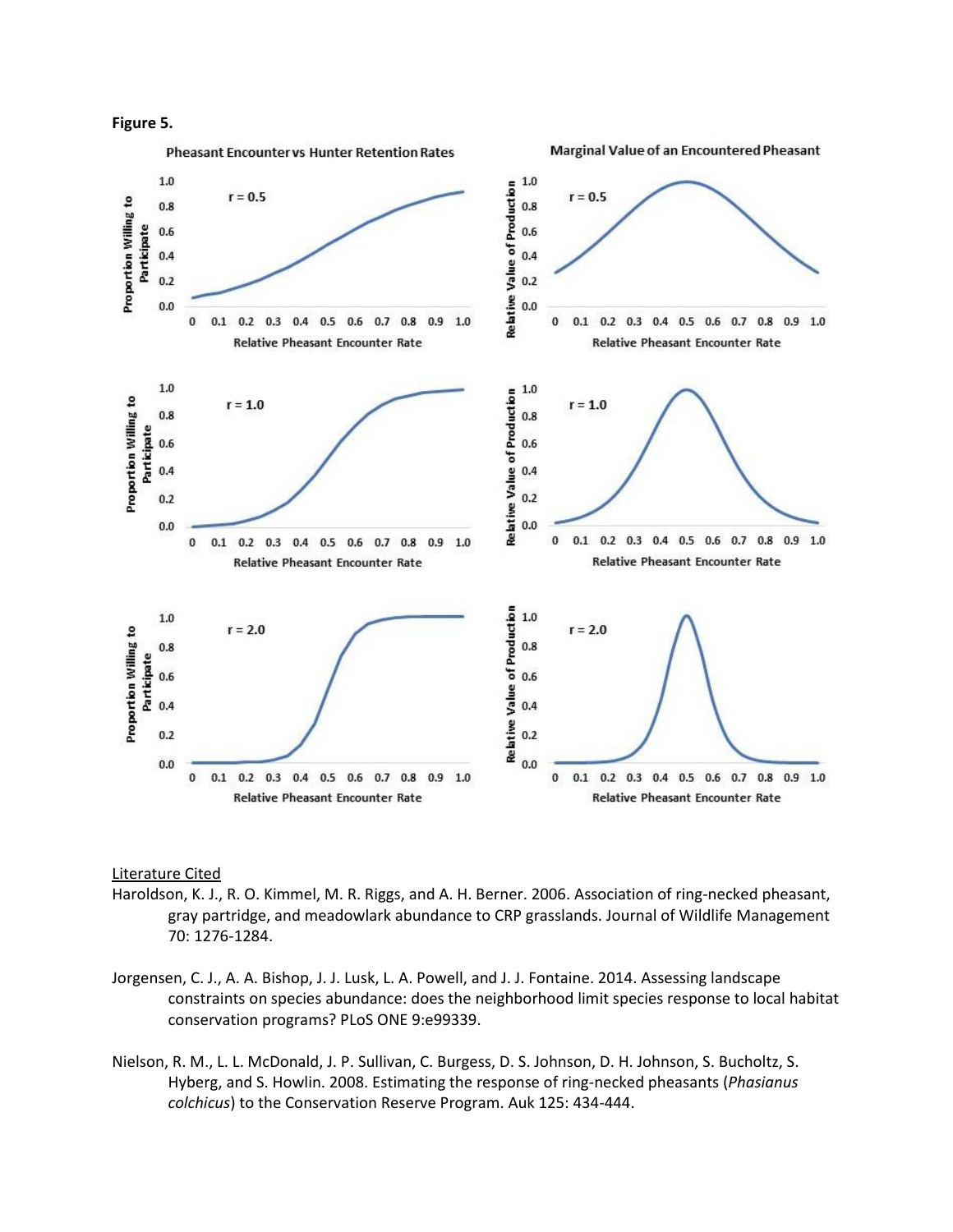Riley, T. Z. 1995. Association of the Conservation Reserve Program with ring-necked pheasant survey counts in Iowa. Wildlife Society Bulletin 23:386-390.

## **Pheasant-relevant Media**

[Research looks into different farmer types regarding soil, water conservation](https://www.aberdeennews.com/farm_forum/research-looks-into-different-farmer-types-regarding-soil-water-conservation/article_ababcfc4-3c09-11eb-9ecc-7b5bbd869561.html) [Sioux Falls loses a few million dollars with cancellation of Pheasant Fest](https://www.keloland.com/keloland-com-original/sioux-falls-loses-a-few-million-with-cancelation-of-pheasant-festival/)

(Sorry, it was slim pickings on Google this month.)

## **Recent Literature**

- Runia, T. J., and A. J. Solem. 2020. Captive ring-necked pheasant response to very high experimental doses of lead. Prairie Naturalist 52:70-77. (For those without a PN subscription, contact Travis Runia for an electronic copy)
- [Hinrichs, M. P., M. P. Vrtiska, M. A. Pegg, and C. J. Chizinski. 2020. Motivations to participate in hunting](https://doi.org/10.1080/10871209.2020.1858208)  [and angling: a comparison among preferred activities and state of residence. Human](https://doi.org/10.1080/10871209.2020.1858208)  [Dimensions of Wildlife](https://doi.org/10.1080/10871209.2020.1858208) (early online version).
- [Upadhaya, S., G. Arbuckle, and L. A. Schulte. 2020. Developing farmer typologies to inform](https://www.sciencedirect.com/science/article/pii/S0264837720324959)  [conservation outreach in agricultural landscapes. Land Use Policy \(early online version\).](https://www.sciencedirect.com/science/article/pii/S0264837720324959)
- [Nemeth, N. M., L. M. Williams, A. M. Bosco-Lauth, P. T. Oesterle, M. Helwig, R. A. Bowen, and J. D.](https://doi.org/10.7589/JWD-D-19-00016)  [Brown. 2020. West Nile Virus infection in ruffed grouse \(Bonasa umbellus\) in Pennsylvania: a](https://doi.org/10.7589/JWD-D-19-00016)  [multi-year comparison of statewide serosurveys and vector indices. Journal of Wildlife Diseases](https://doi.org/10.7589/JWD-D-19-00016)  [\(early online version\).](https://doi.org/10.7589/JWD-D-19-00016)
- [Tallamy, D. W., and W. G. Shriver. 2021. Are declines in insects and insectivorous birds related?](https://doi.org/10.1093/ornithapp/duaa059)  [Ornithological Applications](https://doi.org/10.1093/ornithapp/duaa059) (early online version).
- [Smith, A. C., and B. P. M. Edwards. 2020. North American Breeding Bird Survey status and trend](https://doi.org/10.1093/ornithapp/duaa065)  [estimates to inform a wide range of conservation needs, using a flexible Bayesian hierarchical](https://doi.org/10.1093/ornithapp/duaa065)  [generalized additive model. The Condor \(early online version\).](https://doi.org/10.1093/ornithapp/duaa065)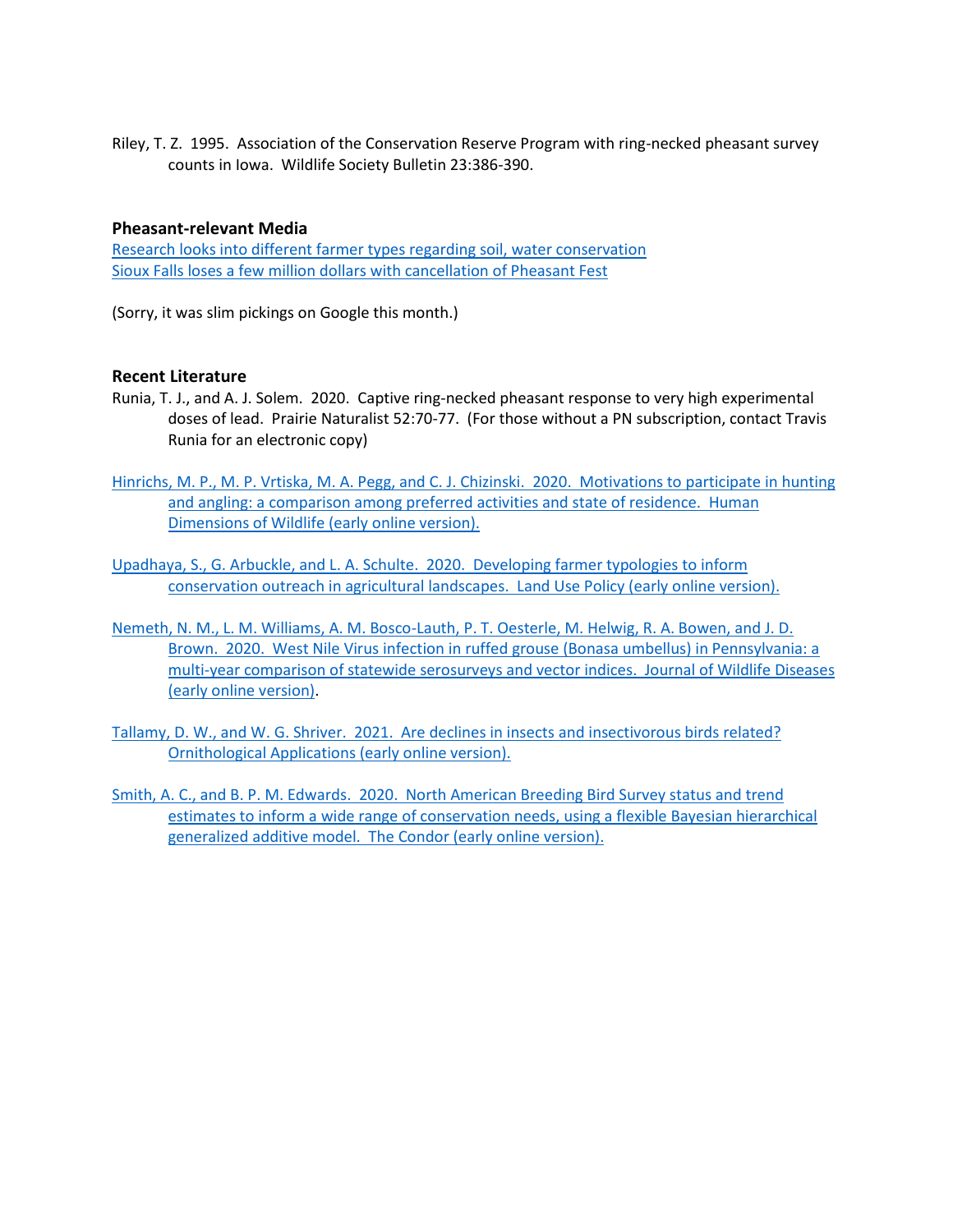## **Trivia Answer**

Montana has lost 79.4% of its maximum "traditional" CRP acres as per USDA's November 2020 CRP [report,](https://www.fsa.usda.gov/Assets/USDA-FSA-Public/usdafiles/Conservation/PDF/crp-summary-nov-2020.pdf) the most of any state with a current enrollment of more than 100,000 acres. The table below defines "traditional" CRP acres as all enrollments excluding CRP Grasslands contracts, which began in 2015. CRP Grasslands enrolls land currently in grassland and allows annual haying and grazing if certain conditions are met, so likely has less value to pheasants than traditional CRP.

|                   | "Traditional" CRP Acres |                 |          | <b>Acres Expiring</b> |         |
|-------------------|-------------------------|-----------------|----------|-----------------------|---------|
|                   |                         |                 | % Change |                       |         |
| <b>State</b>      | <b>Maximum</b>          | <b>Nov 2020</b> | from max | 2021                  | 2022    |
| Alabama           | 555,523                 | 163,008         | $-70.7$  | 45,124                | 49,125  |
| Alaska            | 29,984                  | 8,184           | $-72.7$  | 33                    | 134     |
| Arizona           | 33                      | 0               | $-100.0$ | 0                     | 0       |
| Arkansas          | 251,166                 | 207,378         | $-17.4$  | 21,946                | 19,625  |
| California        | 182,185                 | 38,479          | $-78.9$  | 8,596                 | 16,470  |
| Colorado          | 2,472,094               | 1,433,918       | $-42.0$  | 298,852               | 463,968 |
| Connecticut       | 318                     | 0               | $-100.0$ | $\mathbf{1}$          | 0       |
| Delaware          | 7,906                   | 3,342           | $-57.7$  | 337                   | 148     |
| Florida           | 128,584                 | 14,367          | $-88.8$  | 4,550                 | 7,109   |
| Georgia           | 616,501                 | 191,751         | $-68.9$  | 26,672                | 54,974  |
| Hawaii            | 4,887                   | 1,280           | $-73.8$  | 0                     | 0       |
| Idaho             | 848,591                 | 432,317         | $-49.1$  | 116,543               | 143,309 |
| Illinois          | 1,086,580               | 832,923         | $-23.3$  | 68,756                | 68,415  |
| Indiana           | 453,481                 | 204,236         | $-55.0$  | 18,938                | 21,495  |
| lowa              | 2,203,794               | 1,670,340       | $-24.2$  | 90,227                | 120,112 |
| Kansas            | 3,258,989               | 1,722,419       | $-47.1$  | 369,500               | 298,644 |
| Kentucky          | 437,554                 | 188,890         | $-56.8$  | 13,435                | 58,338  |
| Louisiana         | 327,367                 | 257,821         | $-21.2$  | 26,604                | 13,238  |
| Maine             | 35,790                  | 4,427           | $-87.6$  | 1,087                 | 1,145   |
| Maryland          | 85,734                  | 45,551          | $-46.9$  | 3,338                 | 4,962   |
| Massachusetts     | 121                     | 10              | $-91.7$  | 0                     | 0       |
| Michigan          | 334,605                 | 98,102          | $-70.7$  | 9,677                 | 10,908  |
| Minnesota         | 1,836,818               | 992,306         | $-46.0$  | 63,155                | 107,581 |
| Mississippi       | 955,119                 | 552,672         | $-42.1$  | 79,343                | 102,092 |
| Missouri          | 1,701,712               | 794,525         | $-53.3$  | 133,824               | 236,060 |
| Montana           | 3,481,533               | 715,722         | $-79.4$  | 138,264               | 193,556 |
| Nebraska          | 1,379,741               | 673,870         | $-51.2$  | 96,893                | 81,823  |
| Nevada            | 2,828                   | 0               | $-100.0$ | 146                   | 0       |
| New Hampshire     | 197                     | 0               | $-100.0$ | 0                     | 0       |
| New Jersey        | 2,639                   | 1,694           | $-35.8$  | 170                   | 328     |
| <b>New Mexico</b> | 597,492                 | 318,791         | $-46.6$  | 114,769               | 126,122 |
| New York          | 66,544                  | 15,720          | $-76.4$  | 2,410                 | 2,787   |
| North Carolina    | 143,723                 | 35,028          | $-75.6$  | 9,821                 | 8,657   |